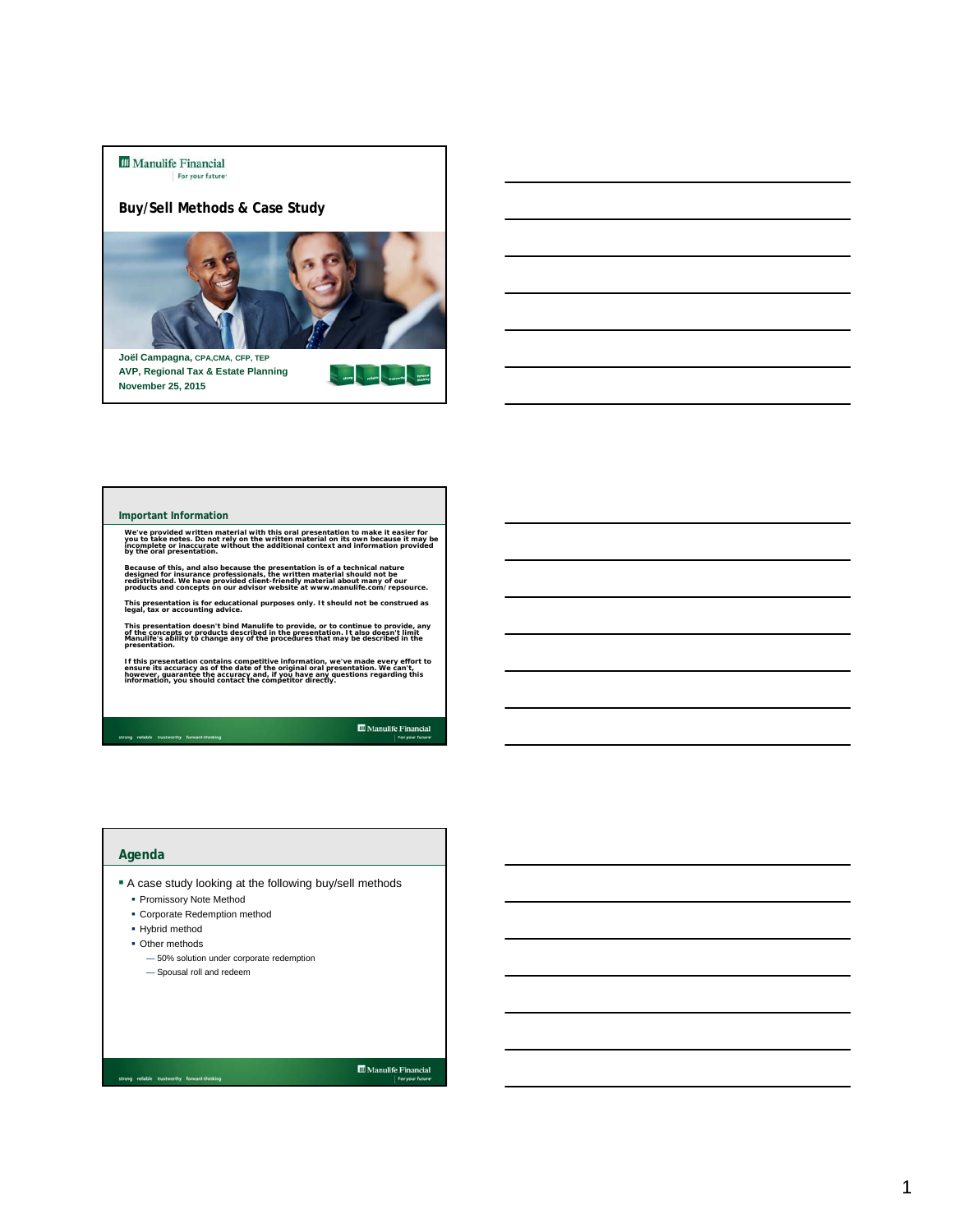### **Terms**

- Fair Market Value (FMV)
- Paid Up Capital (PUC)
- Adjusted Cost Base (ACB)
- Capital Dividend Account (CDA)

### **Assumptions**

- The following examples assume shareholders deal with each other at arm's length for income tax purposes
- Shareholders have previously used \$800,000 capital gains exemption

 $\fbox{\parbox{1.5cm} {\begin{tabular}{|c|c|} \hline {\bf 1.5cm} & \multicolumn{1}{|c|}{\bf 6.5cm} & \multicolumn{1}{|c|}{\bf 7.6cm} & \multicolumn{1}{|c|}{\bf 8.6cm} \\ \hline \multicolumn{1}{|c|}{\bf 9.6cm} & \multicolumn{1}{|c|}{\bf 1.6cm} & \multicolumn{1}{|c|}{\bf 1.6cm} \\ \hline \multicolumn{1}{|c|}{\bf 1.6cm} & \multicolumn{1}{|c|}{\bf 1.6cm} & \multicolumn{1}{|c|}{\bf 1.6cm}$ 







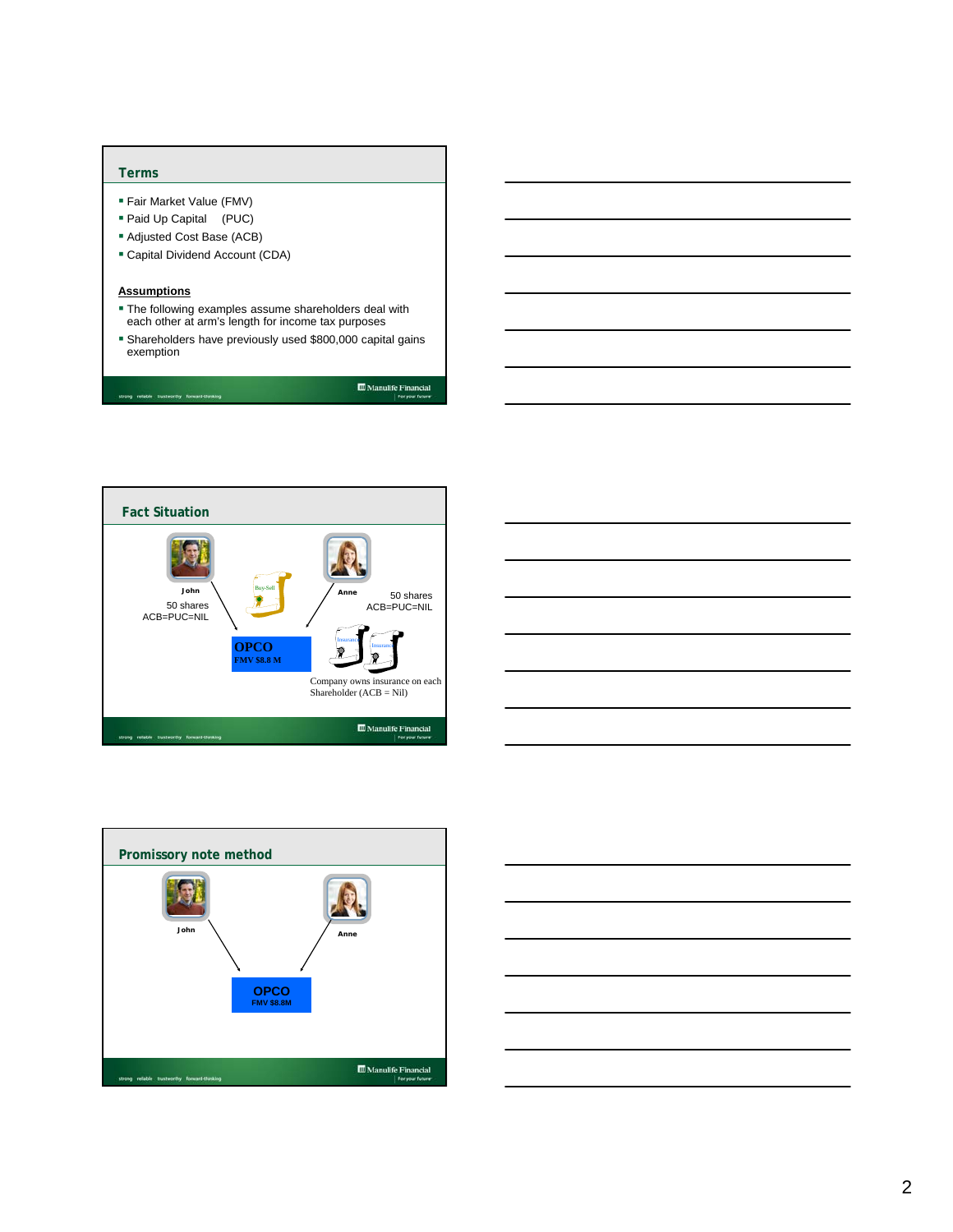









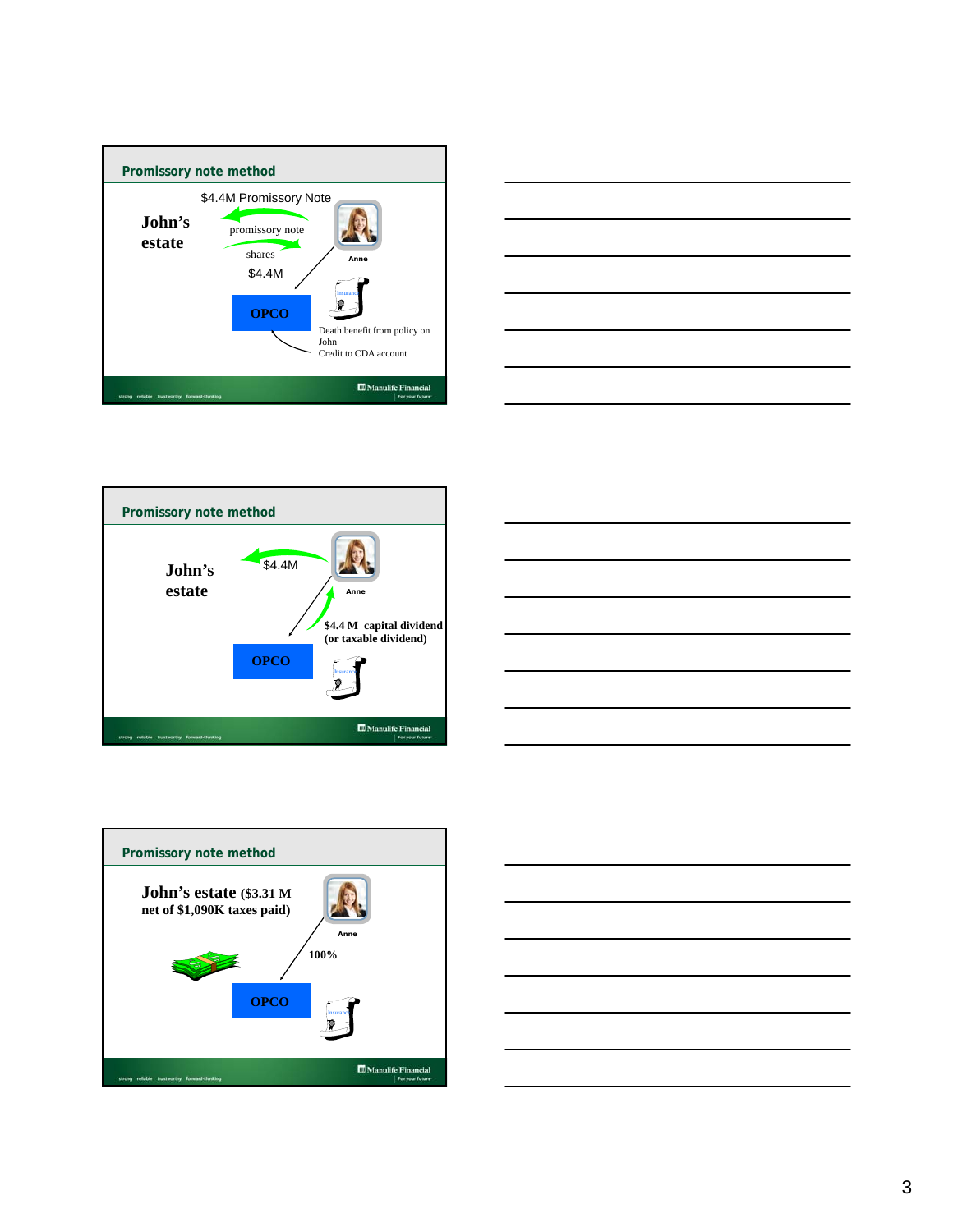| Promissory Note Method - Tax Consequences  |                                                  |
|--------------------------------------------|--------------------------------------------------|
| John's terminal tax return                 |                                                  |
| Deemed Proceeds on Death ss 70(5)          | \$4,400,000                                      |
| Less: ACB                                  | \$.                                              |
| <b>Capital Gain</b>                        | \$4,400,000                                      |
| Taxable Capital Gain (50% of Capital Gain) | \$2,200,000                                      |
| Tax at 49.53%                              | \$1,090,000                                      |
|                                            |                                                  |
| 11<br>forward-thinking<br>trustworthy      | <b>III</b> Manulife Financial<br>For your future |



| Disposition by John's Estate               |                |          |
|--------------------------------------------|----------------|----------|
| <b>Proceeds of Disposition</b>             | \$4,400,000    |          |
| Less: ACB                                  | \$4,400,000    |          |
| <b>Capital Gain</b>                        | $\mathfrak{L}$ | n        |
| Taxable Capital Gain (50% of Capital Gain) | $\mathfrak{L}$ | $\Omega$ |
| <b>Tax</b>                                 | \$             | O        |

г

| <u> 1989 - Johann Harry Harry Harry Harry Harry Harry Harry Harry Harry Harry Harry Harry Harry Harry Harry Harry Harry Harry Harry Harry Harry Harry Harry Harry Harry Harry Harry Harry Harry Harry Harry Harry Harry Harry Ha</u> |  |
|--------------------------------------------------------------------------------------------------------------------------------------------------------------------------------------------------------------------------------------|--|
|                                                                                                                                                                                                                                      |  |
|                                                                                                                                                                                                                                      |  |
|                                                                                                                                                                                                                                      |  |
| and the control of the control of the                                                                                                                                                                                                |  |
|                                                                                                                                                                                                                                      |  |
|                                                                                                                                                                                                                                      |  |
|                                                                                                                                                                                                                                      |  |
|                                                                                                                                                                                                                                      |  |
|                                                                                                                                                                                                                                      |  |
|                                                                                                                                                                                                                                      |  |
|                                                                                                                                                                                                                                      |  |
|                                                                                                                                                                                                                                      |  |
|                                                                                                                                                                                                                                      |  |
|                                                                                                                                                                                                                                      |  |
|                                                                                                                                                                                                                                      |  |
|                                                                                                                                                                                                                                      |  |
|                                                                                                                                                                                                                                      |  |
|                                                                                                                                                                                                                                      |  |
|                                                                                                                                                                                                                                      |  |
|                                                                                                                                                                                                                                      |  |

| Summary                         | With<br><b>Insurance</b>   | <b>No Insurance</b> |  |  |
|---------------------------------|----------------------------|---------------------|--|--|
| John pays tax on Capital Gain   | \$1,090,000                | \$1,090,000         |  |  |
| John's Estate Receives Net Cash | \$3,310,000                | \$3,310,000         |  |  |
| Anne owns 100% of Opco - ACB    | \$4,400,000                | \$4,400,000         |  |  |
| Anne's Tax on \$7.3M Dividend   | $\mathfrak{L}$<br>$\Omega$ | \$2,933,000         |  |  |
| Anne's Future CG Tax Liability  | \$1,090,000                | \$1.090.000         |  |  |
| Net CDA Remaining in Opco       | $\mathfrak{L}$<br>$\Omega$ | $\mathfrak{L}$<br>O |  |  |

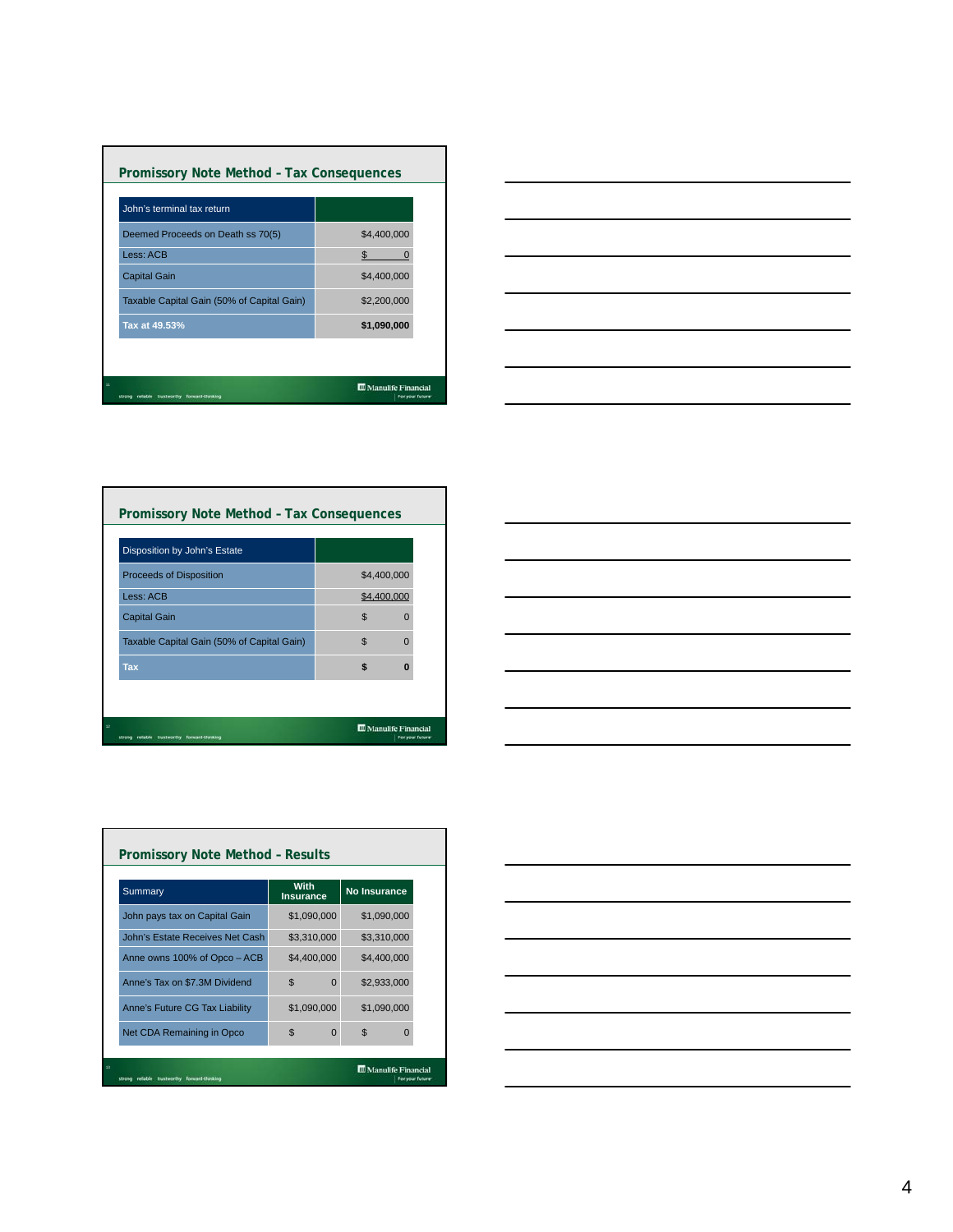## **Promissory Note Method - Recap**

- Pros
	- corporate-owned insurance cost of premium is better where corporation is in lower tax bracket
	- **each S/H able to verify policy is in force**
	- only one policy per S/H is purchased
	- **•** results in sharing of total insurance costs
	- purchasing shareholder gets ACB step up
	- in other situations, CGE may be available
- Cons
	- no opportunity to defer taxes to survivors of deceased shareholder

strong reliable tru

 $\fbox{\parbox{1.5cm} {\begin{tabular}{|c|c|} \hline {\bf 1.5cm} & {\bf 2.6cm} & {\bf 3.7cm} \\ \hline 1.7cm & 1.7cm & 1.7cm \\ \hline \end{tabular}}}} \label{table}$ 







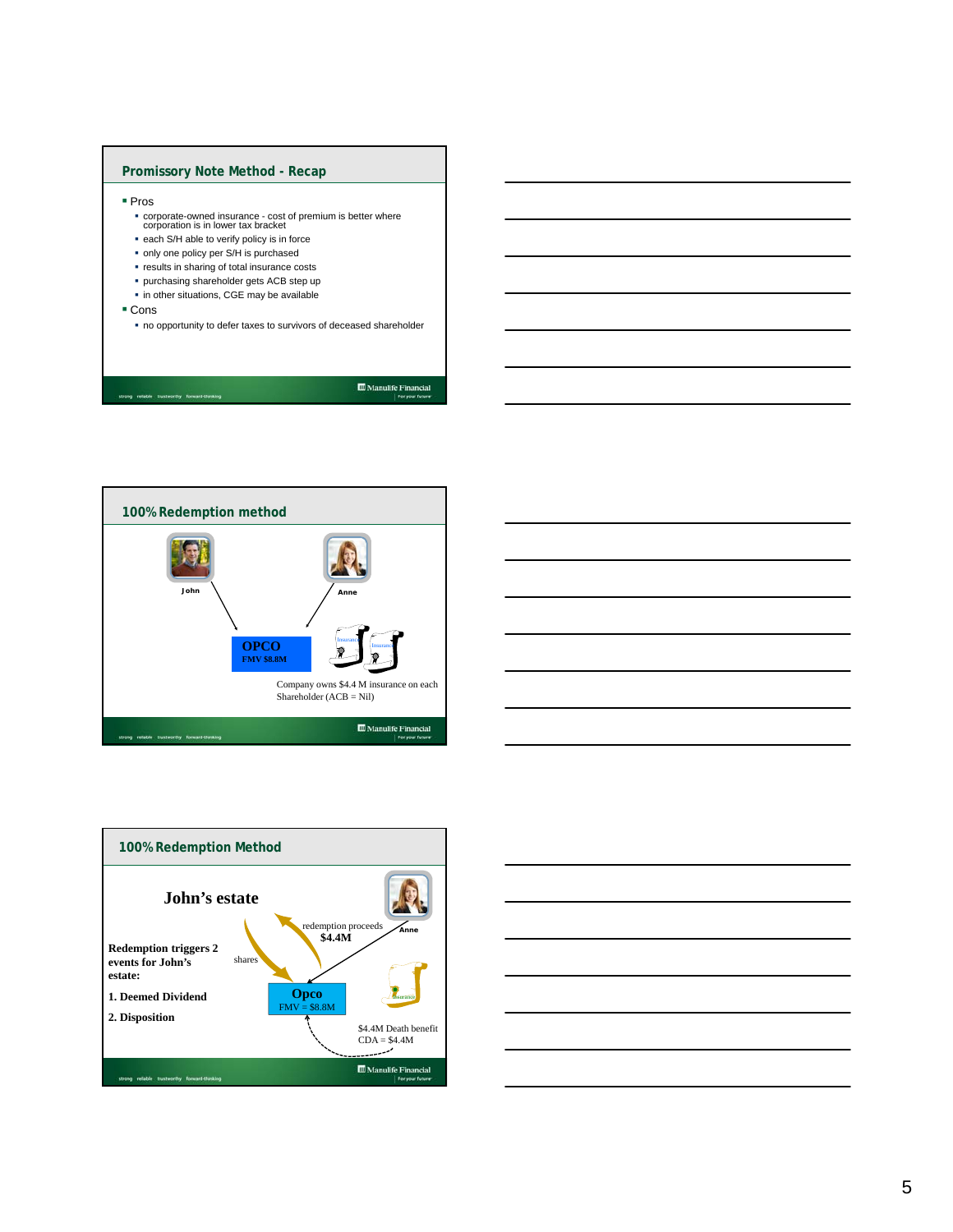| 100% Redemption Method -<br><b>Tax Consequences to John</b> |                       |                                                   |
|-------------------------------------------------------------|-----------------------|---------------------------------------------------|
| John's terminal tax return                                  | <b>With Insurance</b> | No Insurance                                      |
| Deemed Proceeds on Death ss<br>70(5)                        | \$4,400,000           | \$4,400,000                                       |
| Less: ACB                                                   | \$<br>$\Omega$        | \$                                                |
| Capital Gain before loss carryback                          | \$4,400,000           | \$4,400,000                                       |
| Less: Capital Loss carried back<br>from estate              | \$2,200,000           | \$4,400,000                                       |
| <b>Revised Capital Gain</b>                                 | \$2,200,000           | $\mathfrak{L}$<br>O                               |
| Taxable Capital Gain (50% of<br>Capital Gain)               | \$1,100,000           | $\mathfrak{L}$<br>n                               |
| Tax at 49.5%                                                | 545,000               |                                                   |
| trustworthy<br>forward-thirsking                            |                       | <b>III</b> Manulife Financial<br>For your future: |



| 100% Redemption Method -<br>Tax Consequences to John's Estate |                            |                                                  |
|---------------------------------------------------------------|----------------------------|--------------------------------------------------|
| Deemed Dividend to John's<br>Estate                           | With<br><b>Insurance</b>   | <b>No Insurance</b>                              |
| <b>Proceeds of Disposition</b>                                | \$4,400,000                | \$4,400,000                                      |
| Less: PUC                                                     | \$.<br>ŋ                   | \$.                                              |
| <b>Deemed Dividend</b>                                        | \$4,400,000                | \$4,400,000                                      |
| <b>CDA Election</b>                                           | \$4,400,000                | $\mathfrak{L}$<br>n                              |
| <b>Taxable Dividend</b>                                       | $\mathfrak{L}$<br>$\Omega$ | \$4,400,000                                      |
| <b>Tax</b>                                                    | \$<br>$\bf{0}$             | \$1,760,000                                      |
| reliable trustworthy<br>forward-thinking<br>strong            |                            | <b>III</b> Manulife Financial<br>For your future |

| the contract of the contract of the contract of the contract of the contract of                                                                                                                                                                                                                                                                                                                                                                                            |  |     |
|----------------------------------------------------------------------------------------------------------------------------------------------------------------------------------------------------------------------------------------------------------------------------------------------------------------------------------------------------------------------------------------------------------------------------------------------------------------------------|--|-----|
|                                                                                                                                                                                                                                                                                                                                                                                                                                                                            |  |     |
|                                                                                                                                                                                                                                                                                                                                                                                                                                                                            |  |     |
|                                                                                                                                                                                                                                                                                                                                                                                                                                                                            |  |     |
|                                                                                                                                                                                                                                                                                                                                                                                                                                                                            |  |     |
|                                                                                                                                                                                                                                                                                                                                                                                                                                                                            |  |     |
|                                                                                                                                                                                                                                                                                                                                                                                                                                                                            |  |     |
| $\frac{1}{2} \left( \frac{1}{2} \right) \left( \frac{1}{2} \right) \left( \frac{1}{2} \right) \left( \frac{1}{2} \right) \left( \frac{1}{2} \right) \left( \frac{1}{2} \right) \left( \frac{1}{2} \right) \left( \frac{1}{2} \right) \left( \frac{1}{2} \right) \left( \frac{1}{2} \right) \left( \frac{1}{2} \right) \left( \frac{1}{2} \right) \left( \frac{1}{2} \right) \left( \frac{1}{2} \right) \left( \frac{1}{2} \right) \left( \frac{1}{2} \right) \left( \frac$ |  | ___ |
|                                                                                                                                                                                                                                                                                                                                                                                                                                                                            |  |     |
|                                                                                                                                                                                                                                                                                                                                                                                                                                                                            |  |     |
|                                                                                                                                                                                                                                                                                                                                                                                                                                                                            |  |     |
|                                                                                                                                                                                                                                                                                                                                                                                                                                                                            |  |     |
|                                                                                                                                                                                                                                                                                                                                                                                                                                                                            |  |     |
|                                                                                                                                                                                                                                                                                                                                                                                                                                                                            |  |     |
| the contract of the contract of the contract of the contract of the contract of                                                                                                                                                                                                                                                                                                                                                                                            |  |     |

| 100% Redemption Method -<br>Tax Consequences to John's Estate |                                                   |                               |                               |                  |
|---------------------------------------------------------------|---------------------------------------------------|-------------------------------|-------------------------------|------------------|
|                                                               | Disposition of Shares to Opco                     | With<br><b>Insurance</b>      | <b>No Insurance</b>           |                  |
|                                                               | Proceeds of disposition                           | \$4,400,000                   | \$4,400,000                   |                  |
|                                                               | <b>Less: Deemed Dividend</b>                      | \$4,400,000                   | \$4,400,000                   |                  |
|                                                               | <b>Adjusted Proceeds of</b><br><b>Disposition</b> | $\mathfrak{L}$<br>$\Omega$    | \$<br>$\Omega$                |                  |
|                                                               | Less: ACB                                         | \$4,400,000                   | \$4,400,000                   |                  |
|                                                               | <b>Capital Loss</b>                               | \$(4,400,000)                 | \$(4,400,000)                 |                  |
|                                                               | Capital Loss (after stop loss<br>rules apply)     | $\mathfrak{L}$<br>(2,200,000) | (4,400,000)<br>\$             |                  |
| 19                                                            | forward-thinking<br>trustworthy                   |                               | <b>III</b> Manulife Financial | For your future: |

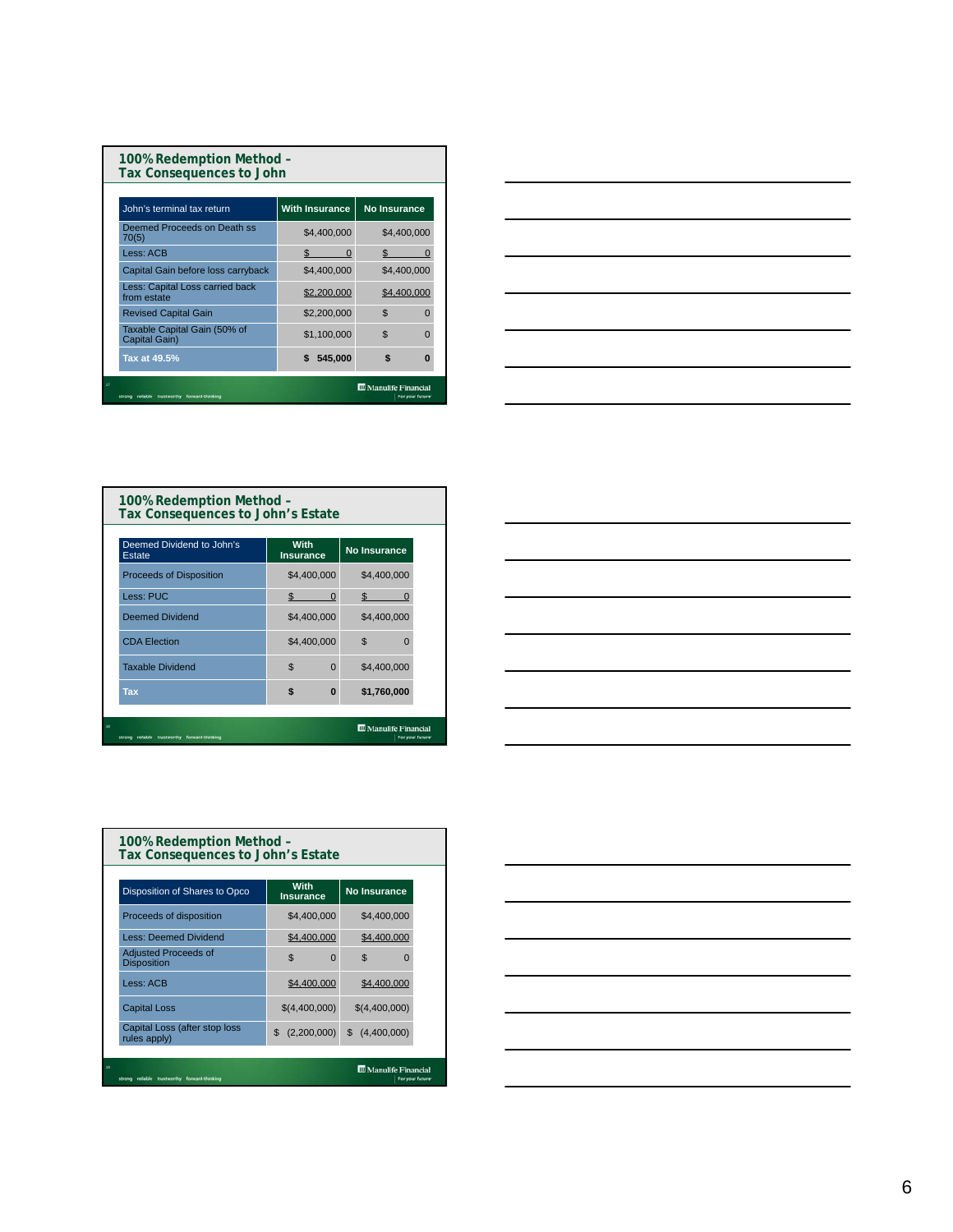| Summary                                            | With<br><b>Insurance</b> |          | <b>No Insurance</b> |          |
|----------------------------------------------------|--------------------------|----------|---------------------|----------|
| John pays tax on Capital Gain /<br><b>Dividend</b> | \$545,000                |          | \$1,760,000         |          |
| John's Estate Receives Net<br>Cash                 | \$3,855,000              |          | \$2,640,000         |          |
| Anne owns 100% of Opco -<br><b>ACB</b>             | $\mathfrak{L}$           | $\Omega$ | $\mathfrak{L}$      | $\Omega$ |
| Anne's Future CG Tax Liability<br>(\$8.8 @ 24.77%) | \$2,180,000              |          | \$2,180,000         |          |
| Net CDA Remaining in Opco                          | $\mathfrak{L}$           | $\Omega$ | \$                  | $\Omega$ |



## **Redemption method recap**

### PROS

- corporate-owned insurance cost of premium is better where corporation is in lower tax bracket
- each S/H able to verify policy is in force
- only one policy per S/H is purchased
- results in sharing of total insurance costs
- opportunity to defer all or a portion of the tax to the survivors
- may be able to use GRIP account balance
- CONS
	- no capital gains exemption or ACB step up complexity due to stop-loss rules
- 

strong reliable trustworthy forward-thinking

 $\fbox{\parbox{1.5cm} {\begin{tabular}{|c|c|} \hline {\bf 0} & \bf 0 & \bf 0 & \bf 0 & \bf 0 & \bf 0 \\ \hline 0 & \bf 0 & \bf 0 & \bf 0 & \bf 0 \\ 0 & \bf 0 & \bf 0 & \bf 0 & \bf 0 \\ \hline \end{tabular}} \vspace{0.08in} \begin{tabular}{|c|c|} \hline 0 & \bf 0 & \bf 0 & \bf 0 & \bf 0 \\ \hline 0 & \bf 0 & \bf 0 & \bf 0 & \bf 0 \\ \hline \end{tabular}} \vspace{0.08in} \begin{tabular}{|c|c|c$ 

| Another Solution?                                                                                       |
|---------------------------------------------------------------------------------------------------------|
| Anne and John's accountant suggested another<br>alternative:                                            |
| "The 50% Solution"                                                                                      |
| $\blacksquare$ What is it?                                                                              |
| . Do a corporate redemption, but elect capital dividend treatment on<br>only 50% of the deemed dividend |
|                                                                                                         |
|                                                                                                         |
|                                                                                                         |
|                                                                                                         |
| <b>III</b> Manulife Financial<br>forward-thinking<br>trustworthy<br>For your future                     |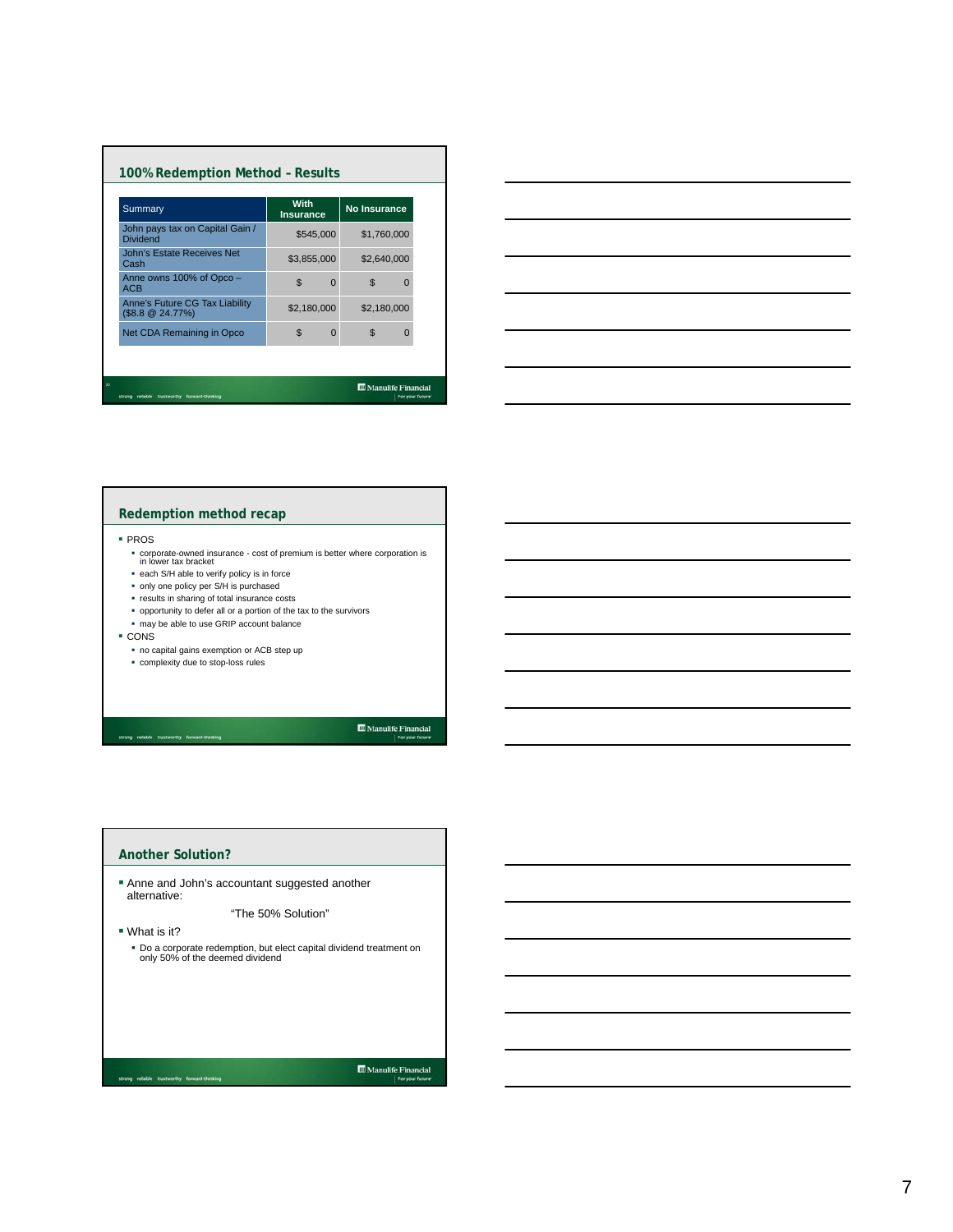| $50\%$ Solution -<br>Tax Consequences to John |                               |  |
|-----------------------------------------------|-------------------------------|--|
| John's terminal tax return                    | <b>With Insurance</b>         |  |
| Deemed Proceeds on Death ss 70(5)             | \$4,400,000                   |  |
| Less: ACB                                     | \$                            |  |
| Capital Gain before loss carryback            | \$4,400,000                   |  |
| Less: Capital Loss carried back from estate   | \$4,400,000                   |  |
| <b>Revised Capital Gain</b>                   | \$.                           |  |
| Taxable Capital Gain (50% of Capital Gain)    | $\mathfrak{L}$<br>n           |  |
| Tax at 49.5%                                  | \$<br>n                       |  |
|                                               |                               |  |
| 23                                            | <b>III</b> Manulife Financial |  |



| 50% Solution -<br>Tax Consequences to John's Estate |                                               |
|-----------------------------------------------------|-----------------------------------------------|
| Deemed Dividend to John's Estate                    | <b>With Insurance</b>                         |
| <b>Proceeds of Disposition</b>                      | \$4,400,000                                   |
| Less: PUC                                           | \$.                                           |
| Deemed Dividend                                     | \$4,400,000                                   |
| <b>CDA Election</b>                                 | \$2,200,000                                   |
| <b>Taxable Dividend</b>                             | \$2,200,000                                   |
| Tax @ 40%                                           | 880,000<br>\$                                 |
| reliable trustworthy forward-thinking               | <b>Manulife Financial</b><br>For your future- |



| 50% Solution -<br>Tax Consequences to John's Estate                                       |                                              |                       |  |  |  |  |
|-------------------------------------------------------------------------------------------|----------------------------------------------|-----------------------|--|--|--|--|
|                                                                                           | Disposition of Shares to Opco                | <b>With Insurance</b> |  |  |  |  |
|                                                                                           | Proceeds of disposition                      | \$4,400,000           |  |  |  |  |
|                                                                                           | <b>Less: Deemed Dividend</b>                 | \$4,400,000           |  |  |  |  |
|                                                                                           | <b>Adjusted Proceeds of Disposition</b>      | \$<br>0               |  |  |  |  |
|                                                                                           | Less: ACB                                    | \$4,400,000           |  |  |  |  |
|                                                                                           | <b>Capital Loss</b>                          | \$(4,400,000)         |  |  |  |  |
|                                                                                           | Capital Loss carried back to Terminal Return | \$(4,400,000)         |  |  |  |  |
|                                                                                           |                                              |                       |  |  |  |  |
| 25<br><b>III</b> Manulife Financial<br>forward-thinking<br>trustworthy<br>For your future |                                              |                       |  |  |  |  |

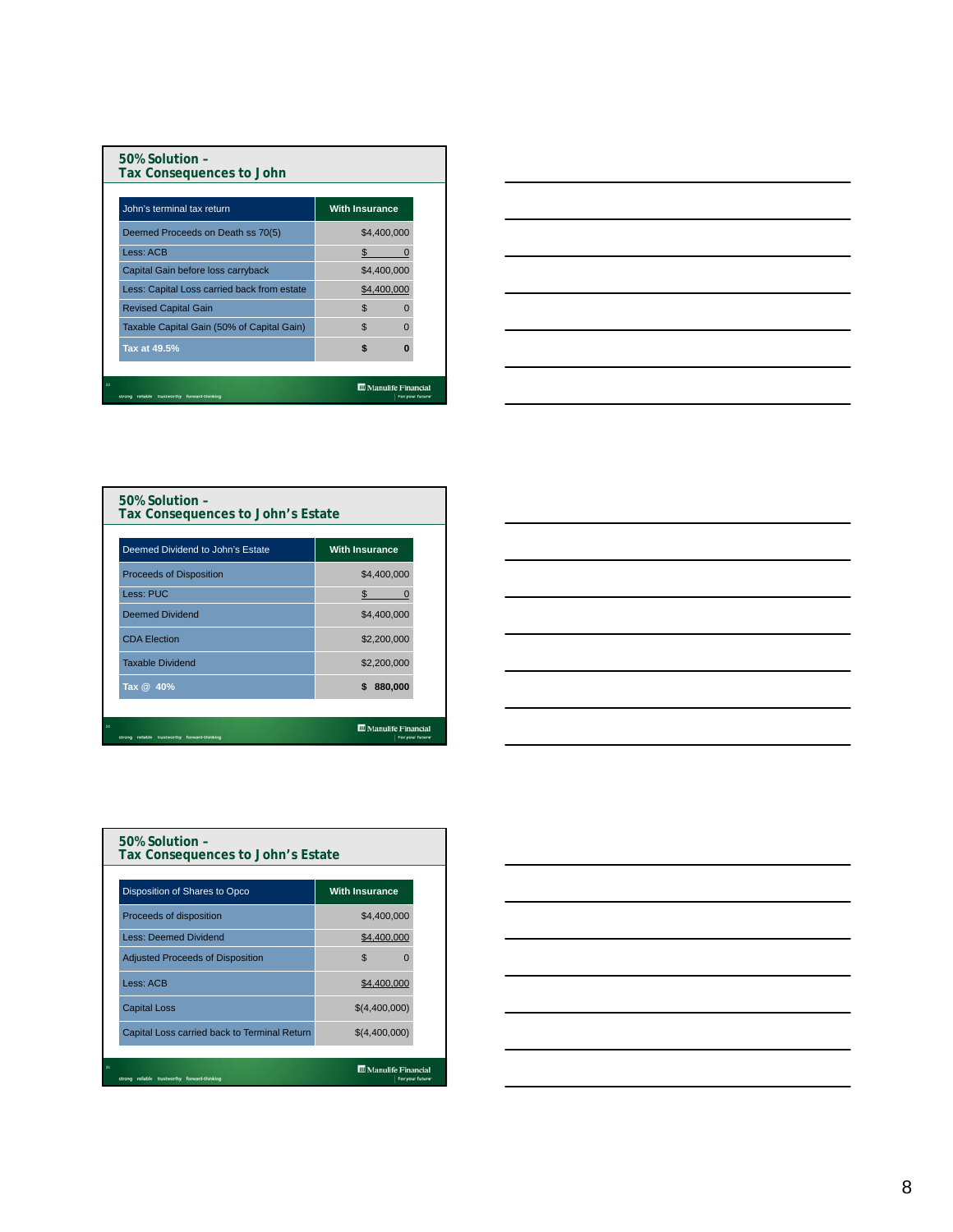| Summary                            | <b>With Insurance</b> |
|------------------------------------|-----------------------|
| John pays tax on Capital Gain      | \$0                   |
| John's estate pays tax on dividend | \$880,000             |
| John's Estate Receives Net Cash    | \$3,520,000           |
| Anne owns 100% of Opco - ACB       | \$<br>O               |
| Anne's Future CG Tax Liability     | \$2,180,000           |
| Net CDA Remaining in Opco          | \$2,200,000           |
| Value of Remaining CDA @ 24.77%    | \$545,000             |









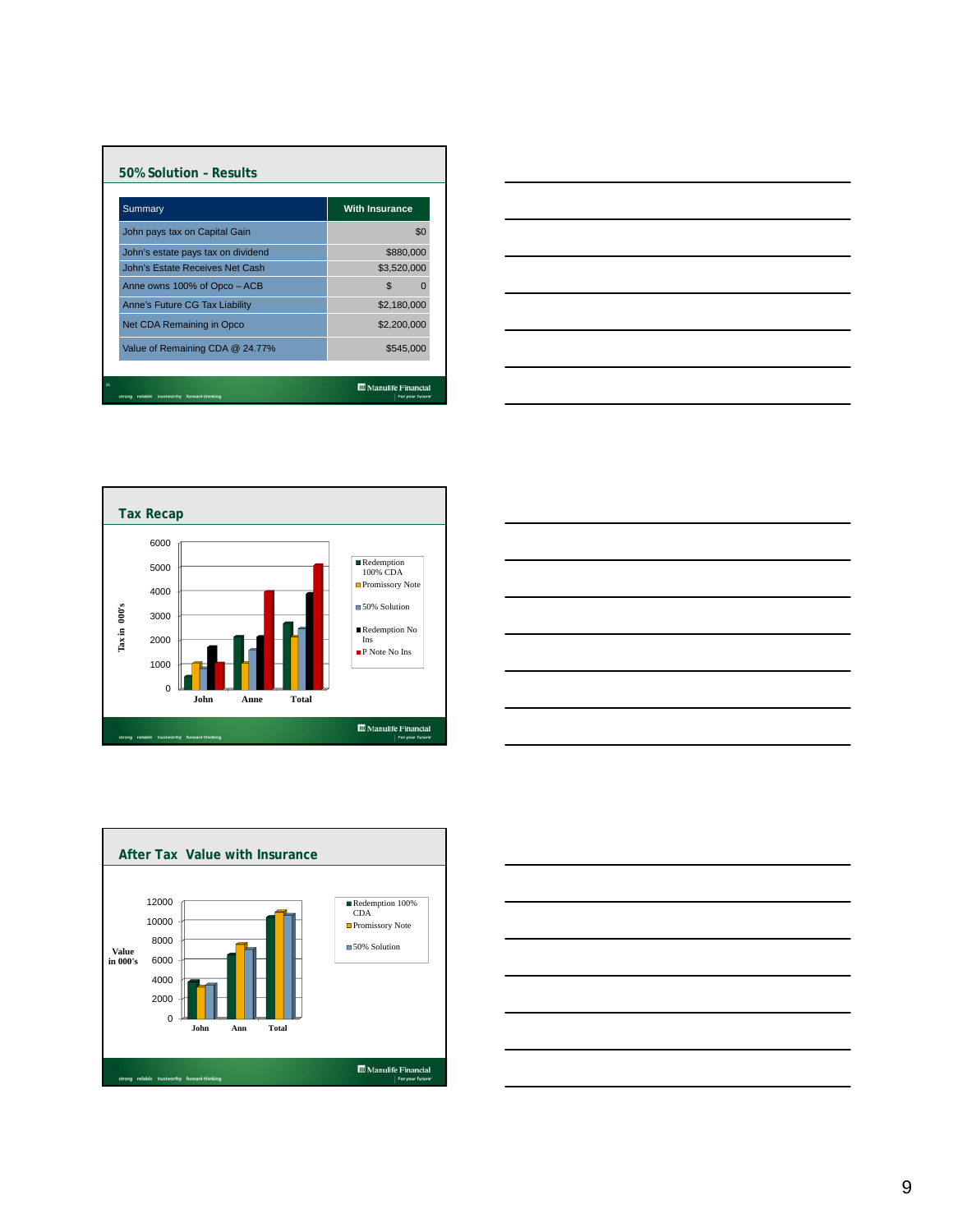

## **Spousal Rollover**

- Shares roll to John's wife on death — John's wife receives shares at the adjusted cost base — No capital gain in the terminal return
- Opco redeems shares from John's wife
- John's wife receives a deemed dividend when Opco redeems — The dividend is paid from the CDA
- No capital loss and therefore no stop loss

# 

## **Spousal Rollover**

strong reliable to

- Shares must "vest indefeasibly"
- Must ensure that the shares are not subject to a mandatory redemption clause
- Avoid "vest indefeasibly" problem:
	- Put/call option in the shareholders agreement
	- Holding company

 $\fbox{\parbox{1.5cm} {\begin{tabular}{|c|c|} \hline {\bf 1} & {\bf 2} & {\bf 3} & {\bf 4} \\ \hline \end{tabular}} {\begin{tabular}{|c|c|} \hline & {\bf 3} & {\bf 4} & {\bf 5} & {\bf 6} & {\bf 7} \\ \hline \end{tabular}} {\begin{tabular}{|c|c|} \hline {\bf 1} & {\bf 5} & {\bf 6} & {\bf 7} & {\bf 8} & {\bf 9} \\ \hline \end{tabular}} {\begin{tabular}{|c|c|} \hline \multicolumn{1}{|c|}{} \hline \multicolumn{1}{|c|}{} & \multic$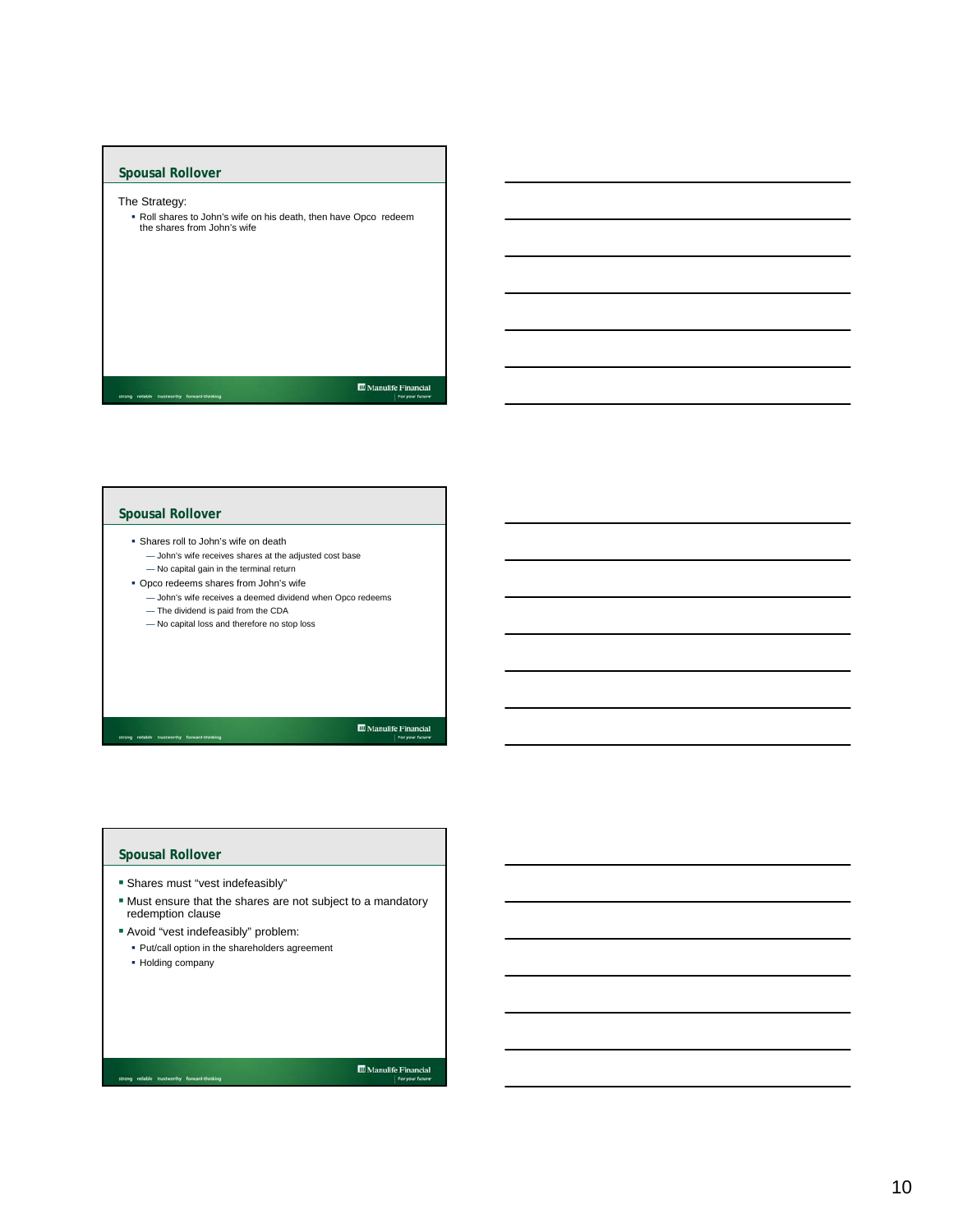| <b>Spousal Rollover - Results</b>                                                     |                            |  |  |  |
|---------------------------------------------------------------------------------------|----------------------------|--|--|--|
| Summary                                                                               |                            |  |  |  |
| John's tax on Capital Gain [70(6) rollover]                                           | \$                         |  |  |  |
| John's estate pays tax                                                                | $\mathfrak{L}$             |  |  |  |
| John's Estate Receives Net Cash                                                       | \$4,400,000                |  |  |  |
| Anne owns 100% of Opco - ACB                                                          | $\mathfrak{L}$             |  |  |  |
| Anne's Future CG Tax Liability                                                        | \$2,180,000                |  |  |  |
| Net CDA Remaining in Opco                                                             | \$                         |  |  |  |
| Value of Remaining CDA @ 24.77%                                                       | $\mathfrak{L}$<br>$\Omega$ |  |  |  |
|                                                                                       |                            |  |  |  |
| <b>III</b> Manulife Financial<br>forward-thirsking<br>trustworthy<br>For your future: |                            |  |  |  |







## **Hybrid Method**

The Strategy:

- Combination of Promissory Note and Redemption Methods
- Effective were Capital Gains Exemption available
- Can be combined with spousal rollover
- Provides flexibility

 $\fbox{\parbox{1.5cm} {\begin{tabular}{|c|c|} \hline {\bf 1} & {\bf 2} & {\bf 3} & {\bf 4} \\ \hline \end{tabular}} {\begin{tabular}{|c|c|} \hline & $For your future \\ \hline \end{tabular}} }$ 

11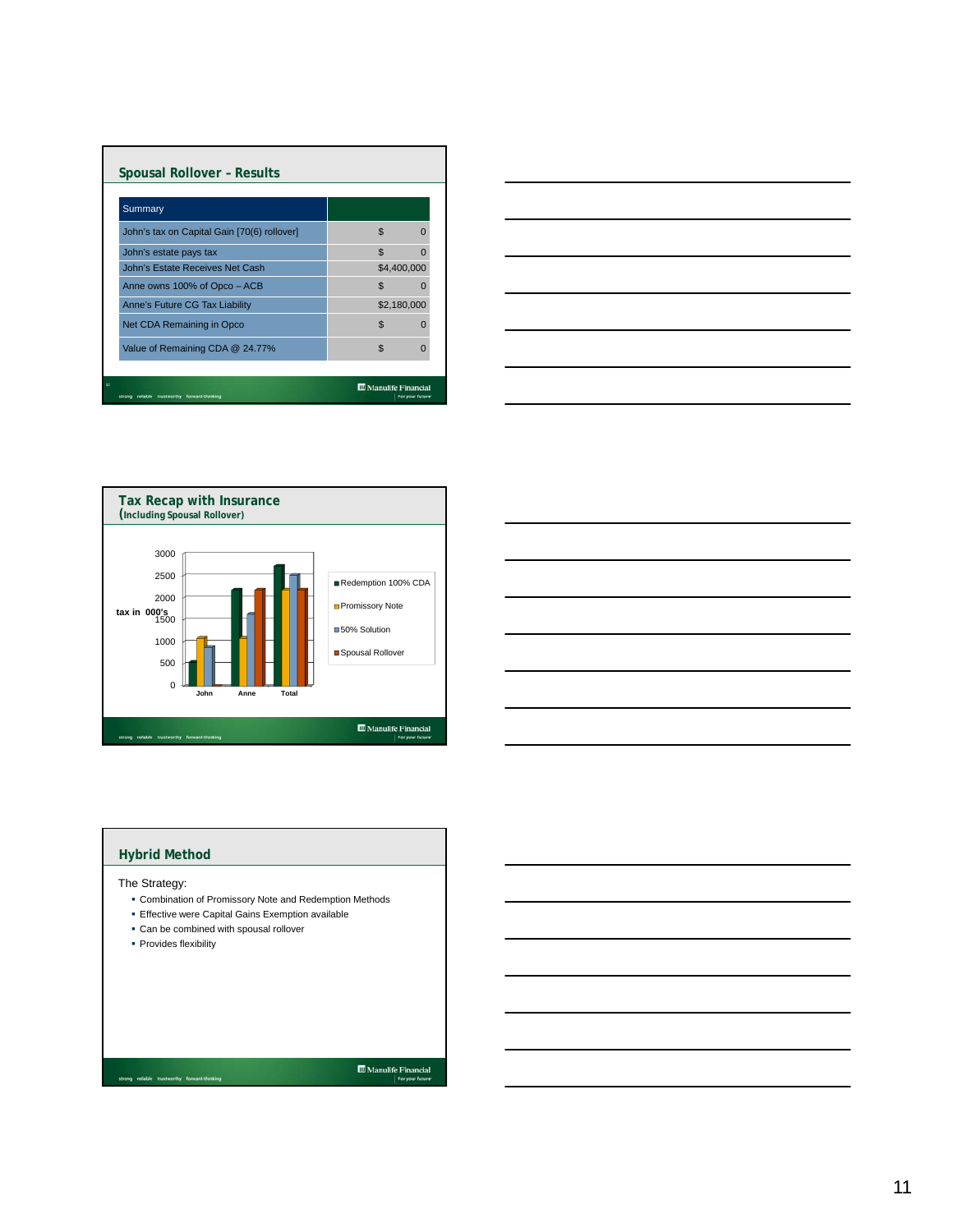









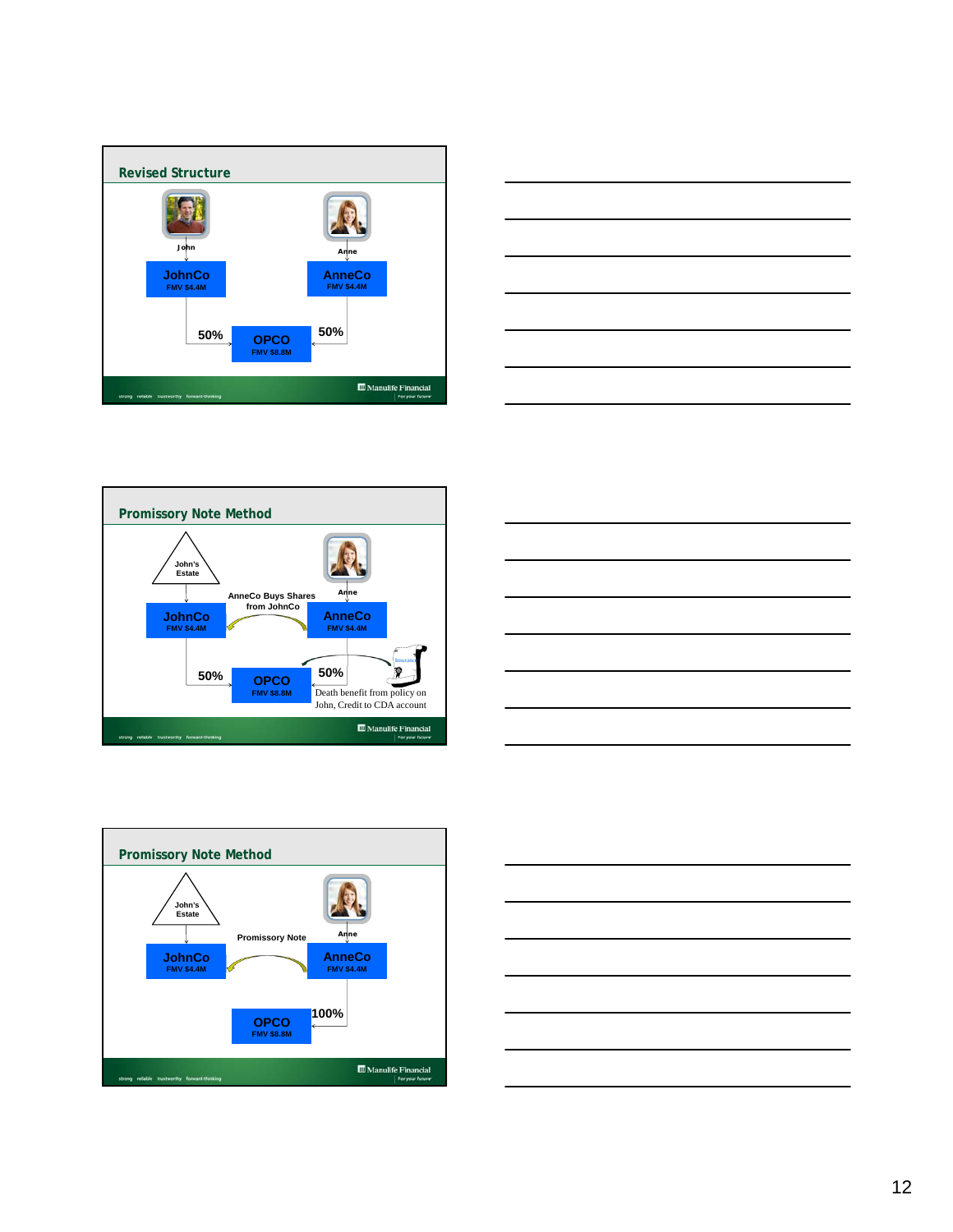









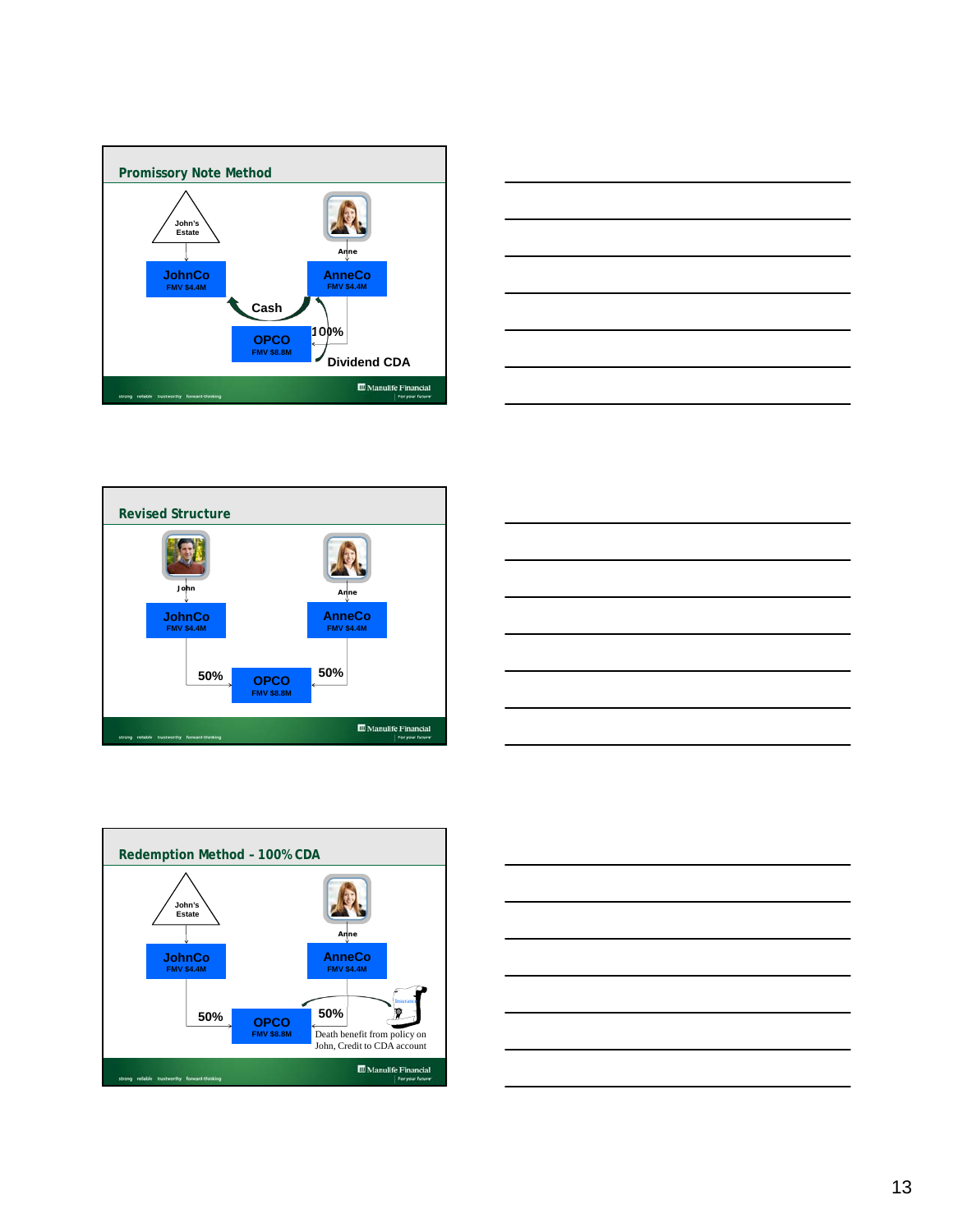



| Summary                                                                                                                             | <b>No Holdco</b> | With<br>Holdco |  |  |
|-------------------------------------------------------------------------------------------------------------------------------------|------------------|----------------|--|--|
| Promissory Note Method (Note 1)                                                                                                     | \$3.310.000      | \$3.263,000    |  |  |
| Redemption - Opco 50% CDA Election<br>(Note 2)                                                                                      | \$3,520,000      | \$3.548,000    |  |  |
| Redemption - Opco 100% CDA Election                                                                                                 | \$3,855,000      | \$3,855,000    |  |  |
| Spousal Roll & Redeem - Opco 100% CDA<br>Election                                                                                   | \$4,400,000      | \$4,400,000    |  |  |
| Note 1 – w Holdco \$4.4M CDA left for Anne, value \$1,090K to \$1,760K<br>Note 2 - \$2.2M CDA left for Anne, value \$545K to \$880K |                  |                |  |  |

| the control of the control of the control of |  |  |
|----------------------------------------------|--|--|

## **General Conclusions**

- Timing of surviving shareholder's disposition?
- Tax rates change!!!
- **Equity to shareholders?**
- Watch out for "most tax effective" wording
- Consider use of a hybrid method, but no clear cut answer which will work in all or even most cases (50% solution not always best)

 $\fbox{\parbox{1.5cm} {\begin{tabular}{|c|c|} \hline {\bf 1} & {\bf 2} & {\bf 3} & {\bf 4} \\ \hline \end{tabular}} {\begin{tabular}{|c|c|} \hline & {\bf 3} & {\bf 4} & {\bf 5} & {\bf 6} & {\bf 7} \\ \hline \end{tabular}} {\begin{tabular}{|c|c|} \hline {\bf 4} & {\bf 5} & {\bf 6} & {\bf 7} & {\bf 8} \\ \hline \end{tabular}} {\begin{tabular}{|c|c|} \hline \multicolumn{1}{|c|}{} \hline \multicolumn{1}{|c|}{} \hline \multicolumn{1}{$